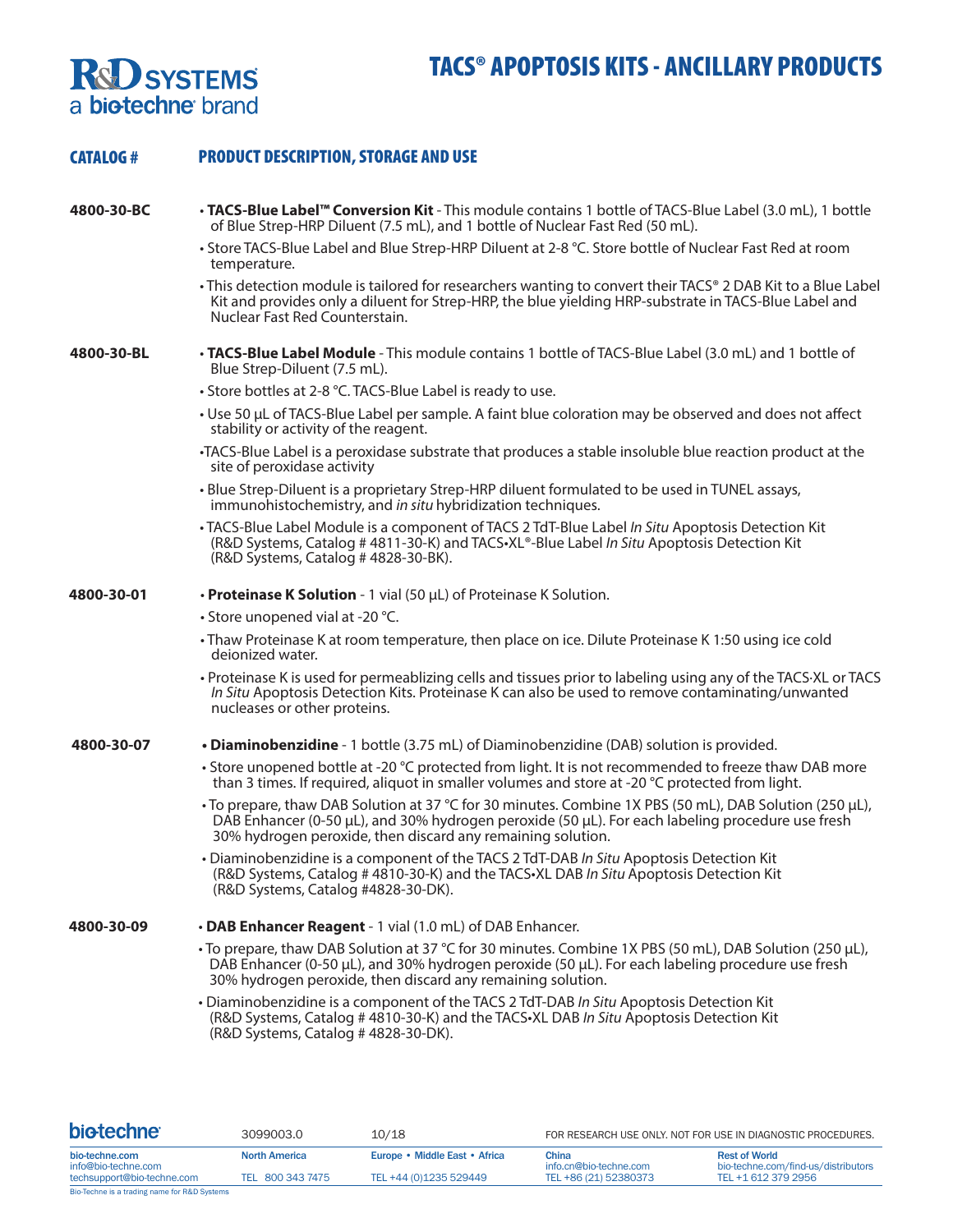| 4800-30-14 | • Strep-Fluorescein - 1 vial (30 µL) of a Strep-Fluorescein solution.                                                                                                                                                 |  |  |  |
|------------|-----------------------------------------------------------------------------------------------------------------------------------------------------------------------------------------------------------------------|--|--|--|
|            | • Store unopened vial at -20 °C.                                                                                                                                                                                      |  |  |  |
|            | . Optimal concentrations range from 1:50 dilution to 1:1000 dilution, depending upon application.                                                                                                                     |  |  |  |
|            | . The characteristics of the fluorescent conjugate are summarized here: absorbance maximum 492 nm;<br>emission maximum 520 nm; Color: Green.                                                                          |  |  |  |
|            | • Strep-Fluorescein is a component of the TACS® 2 TdT-Fluor In Situ Apoptosis Detection Kit<br>(R&D Systems, Catalog #4812-30-K).                                                                                     |  |  |  |
| 4800-30-17 | . Nuclear Fast Red - 1 bottle (50 mL) of ready-to-use Nuclear Fast Red counterstain.                                                                                                                                  |  |  |  |
|            | • Store bottle at room temperature. Nuclear Fast Red may be reused many times. Store in a closed<br>container to prevent evaporation.                                                                                 |  |  |  |
|            | $\cdot$ If a precipitate forms, warm solution in a 65 °C water bath for 10-15 minutes and return to room<br>temperature before using.                                                                                 |  |  |  |
|            | . Nuclear Fast Red counterstain is an ideal counterstain for kits employing the TACS Blue Label<br>chromogenic substrate.                                                                                             |  |  |  |
| 4800-30-18 | • Methyl Green 1% - 1 bottle (50 mL) of a ready-to-use Methyl Green solution.                                                                                                                                         |  |  |  |
|            | • Store bottle at room temperature.                                                                                                                                                                                   |  |  |  |
|            | • Methyl Green may be reused many times. Store in a closed container to prevent evaporation. If a<br>precipitate forms, filter sample through Whatman 3 MM filter paper.                                              |  |  |  |
|            | • Methyl Green is a component of the TACS 2 TdT DAB In Situ Apoptosis Detection Kit (R&D Systems,<br>Catalog # 4810-30-K) and the TACS-XL Basic In Situ Apoptosis Detection Kit (R&D Systems,<br>Catalog #4828-30-K). |  |  |  |
| 4800-30-19 | • Red Counterstain C - 1 bottle (50 mL) of ready-to-use Red Counterstain C.                                                                                                                                           |  |  |  |
|            | • Store unopened bottle at room temperature. Red Counterstain C may be reused many times. If a<br>precipitate is visible, solubilize at 37 °C before use.                                                             |  |  |  |
|            | . Red Counterstain C is a component of the VasoTACS In Situ Apoptosis Detection Kit (R&D Systems,<br>Catalog #4826-30-K).                                                                                             |  |  |  |
| 4810-30-02 | • 10X TdT Labeling Buffer - 1 bottle (100 mL) of 10X TdT Labeling Buffer consisting of TACS Safe™-TdT<br>Buffer (1M), RIA-Grade BSA (0.5 mg/mL), and 2-mercaptoethanesulfonic acid (0.6 mM).                          |  |  |  |
|            | • Store bottle at 2-8 °C.                                                                                                                                                                                             |  |  |  |
|            | · The concentrated 10X TdT labeling buffer is a safe, cacodylate-free solution developed for use in TUNEL<br>assays.                                                                                                  |  |  |  |
|            | • Store unopened bottle at 2-8 °C.                                                                                                                                                                                    |  |  |  |
| 4810-30-03 | • 10X TdT Stop Buffer - 1 bottle (100 mL) of 10X TdT Stop Buffer consisting of 0.1 M EDTA, pH 8.0.                                                                                                                    |  |  |  |
|            | • Store bottle at 2-8 °C.                                                                                                                                                                                             |  |  |  |
|            | • The 10X TdT Stop Buffer is used stop the activity of the TdT Enzyme in TUNEL labeling assays.                                                                                                                       |  |  |  |
| 4810-30-04 | $\cdot$ TdT dNTP Mix - 1 vial (35 $\mu$ L) of TdT dNTP Mix.                                                                                                                                                           |  |  |  |
|            | • Store the unopened product at -20 °C.                                                                                                                                                                               |  |  |  |
|            | • The TdT dNTP mix is a 0.25 mM biotinylated nucleotide solution included in the TACS® TdT, TACS<br>speciality and TACS. XL Kits for TUNEL labeling.                                                                  |  |  |  |
| 4810-30-05 | · Terminal Deoxynucleotidyl Transferase (TdT) Enzyme - 1 vial (30 µL) of TdT Enzyme.                                                                                                                                  |  |  |  |
|            | • Store the product at -20 to -70 °C. Use a manual defrost freezer and avoid repeated freeze-thaw cycles.                                                                                                             |  |  |  |
|            | • Terminal Deoxynucleotidyl Transferase (TdT) Enzyme is a component of the TACS•XL Basic In Situ<br>Apoptosis Detection Kit (R&D Systems, Catalog # 4828-30-K).                                                       |  |  |  |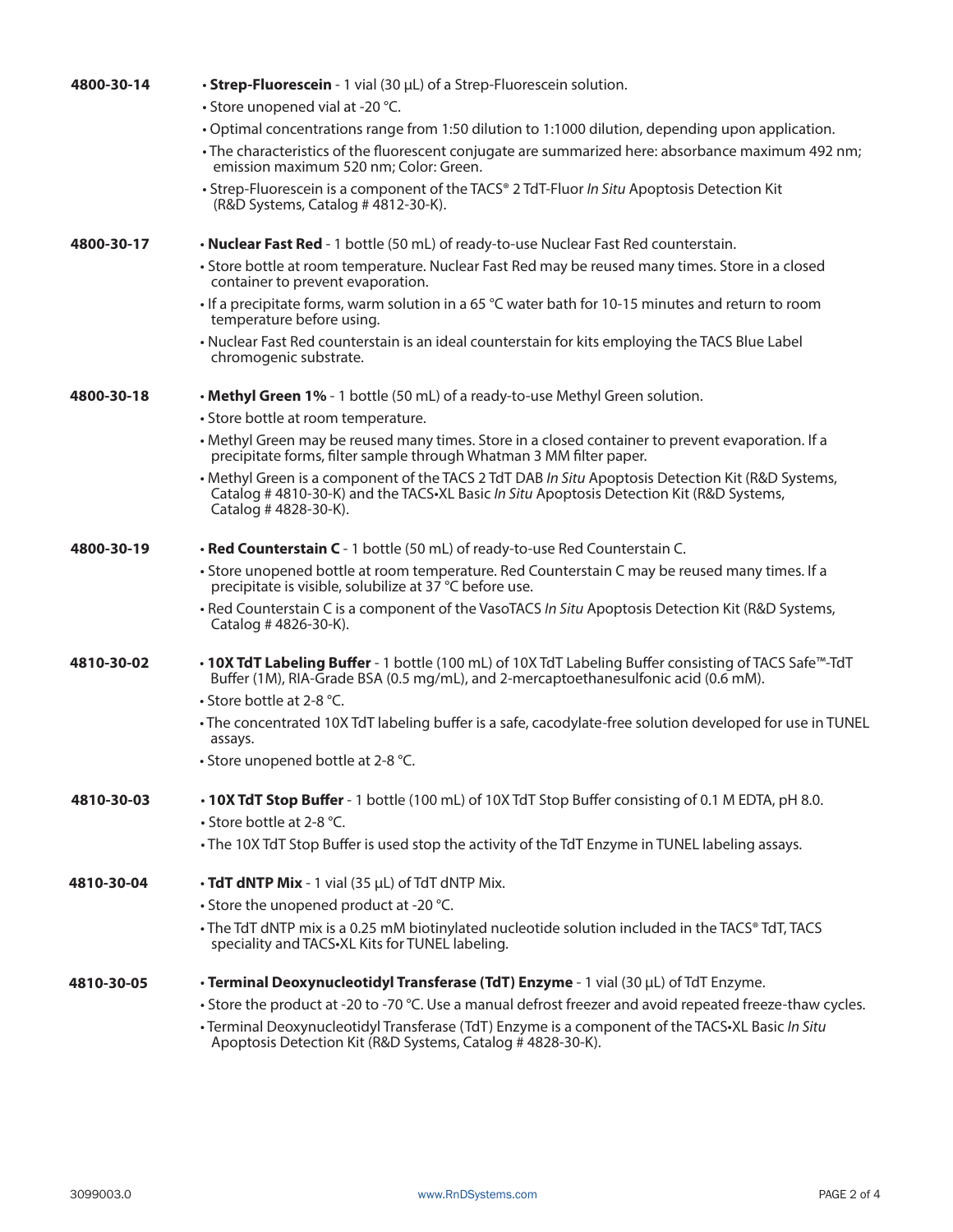| 4810-90-09 | • Cobalt Cation - 3 vials (30 µL/vial) of 50X Cobalt Cation.<br>• Store unopened bottle at -20 °C.<br>• Cobalt is one of the cations used to optimize TUNEL labeling in TACS TdT kits.                                                                                                                                                                                                                                                                                                                                                                                                                                                                              |
|------------|---------------------------------------------------------------------------------------------------------------------------------------------------------------------------------------------------------------------------------------------------------------------------------------------------------------------------------------------------------------------------------------------------------------------------------------------------------------------------------------------------------------------------------------------------------------------------------------------------------------------------------------------------------------------|
| 4810-90-10 | • Magnesium Cation - 3 vials (30 µL/vial) of 50X Magnesium Cation.<br>• Store bottle at -20 °C.<br>• Magnesium is one of the cations used to optimize TUNEL labeling in TACS TdT kits.                                                                                                                                                                                                                                                                                                                                                                                                                                                                              |
| 4810-90-14 | • Manganese Cation - 2 vials (50 µL/vial) of 50X Manganese Cation.<br>• Store unopened bottle at -20 °C.<br>• Manganese is one of the cations used to optimize TUNEL labeling in TACS TdT kits.                                                                                                                                                                                                                                                                                                                                                                                                                                                                     |
| 4820-30-13 | • Blue Counterstain - 1 bottle (50 mL) of ready-to-use Blue Counterstain.<br>• Store bottle at room temperature. Blue Counterstain may be reused many times. Store in a closed<br>container to prevent evaporation.<br>• If a precipitate forms, filter sample through Whatman 3 MM paper.                                                                                                                                                                                                                                                                                                                                                                          |
| 4820-60    | • NeuroPore <sup>™</sup> - 2 bottles (5.0 mL/bottle) of a ready-to-use non-proteolytic permeabilization and blocking<br>reagent.<br>• Store bottle at 2-8 °C.<br>• NeuroPore is a component in the NeuroTACS™ In Situ Apoptosis Detection Kit (R&D Systems,<br>Catalog #4820-30-K).                                                                                                                                                                                                                                                                                                                                                                                 |
| 4817-60-02 | • 10X TdT Labeling Buffer - 1 bottle (20 mL) of 10X TdT Labeling Buffer consisting of TACS Safe <sup>m-</sup> TdT<br>Buffer (1M), RIA-Grade BSA (0.5 mg/mL), and 2-mercaptoethanesulfonic acid (0.6 mM).<br>• Store bottle at 2-8 °C.<br>• The concentrated 10X TdT labeling buffer is a safe, cacodylate-free solution developed for use in TUNEL<br>assays.                                                                                                                                                                                                                                                                                                       |
| 4817-60-03 | • 10X TdT Stop Buffer - 1 bottle (20 mL) of 10X TdT Stop Buffer consisting of 0.1 M EDTA, pH 8.0.<br>• Store bottle at 2-8 °C.<br>• The 10X TdT Stop Buffer is used stop the activity of the TdT enzyme in TUNEL labeling assays.                                                                                                                                                                                                                                                                                                                                                                                                                                   |
| 4817-60-04 | • Propidium Iodide/RNAse - 1 vial (1.0 mL) of Propidium Iodide/RNAse solution.<br>• Store vial at 2-8 °C.<br>• The propidium iodide/RNAse solution can be added directly to the sample just prior to flow cytometry.<br>Addition of, 10 µL per 500 µL sample is recommended. Incubate at room temperature for 5 minutes<br>then analyze.<br>. Propidium lodide/RNAse is a component of FlowTACS™ Apoptosis Detection Kit (R&D Systems,<br>Catalog #4817-60-K).                                                                                                                                                                                                      |
| 4822-96-08 | • TACS-Sapphire <sup>™</sup> - 1 bottle (10 mL) of TACS-Sapphire. Store the unopened product at 2-8 °C.<br>• Use substrate solution at room temperature, add 100 µL of solution per well.<br>• TACS-Sapphire is ready to use. Protect from light.<br>• TACS-Sapphire is a non-toxic colorimetric substrate. It is commonly used with horseradish peroxidase,<br>which converts the substrate into a blue product that can be measured at 630 nm. The reaction can be<br>stopped with acid and the product will turn yellow, allowing endpoint reading at 450 nm.<br>•TACS-Sapphire is component of the HT Titer TACS™ Assay Kit (R&D Systems, Catalog # 4822-96-K). |
| 4828-30-04 | $\cdot$ B dNTP Mix - 1 vial (30 $\mu$ L) of B dNTP Mix is provided.<br>• Store unopened vial at -20 °C.<br>• Thaw B dNTP Mix at room temperature, then place on ice. Dilute B dNTP Mix 1:50 in 1X TdT Labeling<br>Buffer along with TdT Enzyme.<br>• B dNTP Mix is a component of multiple TUNEL Kits (R&D Systems, Catalog # 4828-30-K, 4828-30-BK, and<br>4828-30-DK).                                                                                                                                                                                                                                                                                            |